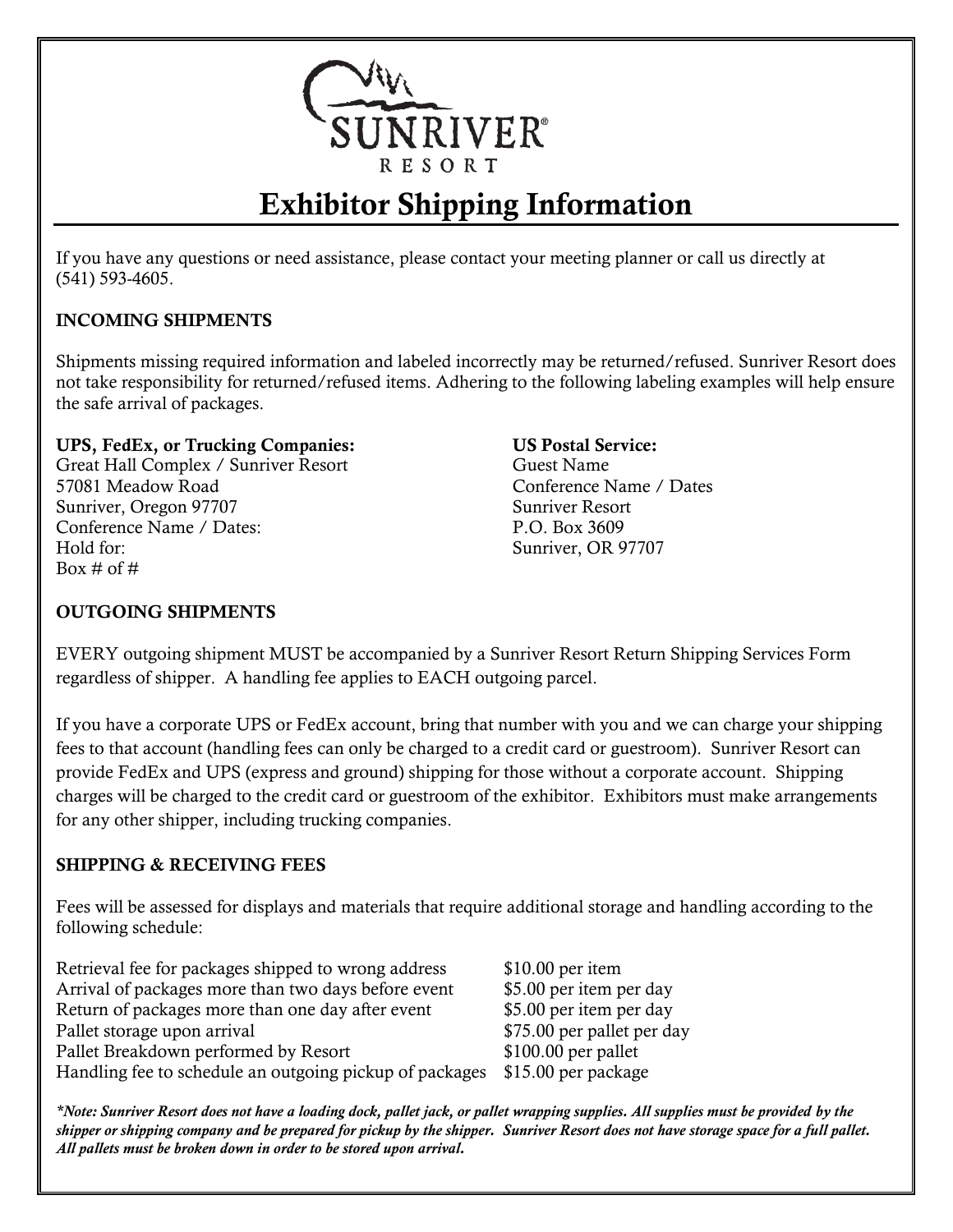# MISCELLANEOUS INFORMATION:

#### EQUIPMENT AND ELECTRICAL

All exhibit tables come with a fire marshal approved power strip. Any special equipment, additional electrical hook-up or other equipment can be arranged through AVMS, our in-house audio visual provider (additional charges may apply). Please notify the meeting planner for convention needs prior to arrival.

#### FOOD AND BEVERAGE

No food or beverage may be brought from an outside source. To serve refreshments please contact the meeting planner for the event to make arrangements with the resort.

#### GARBAGE

Please collapse all empty boxes and place discretely out of view. Trash not properly disposed of creates a hazard other exhibitors, attendees, and other hotel guests. Please ask Sunriver Resort staff for help if needed.

#### **SECURITY**

Sunriver Resort is not responsible for any lost, damaged, or stolen articles. The resort recommends removing valuable materials from booths and displays when not present. Sunriver Resort is not responsible for any packages left in the exhibit area.

#### SHIPPING & PACKING SUPPLIES

Sunriver Resort cannot guarantee availability of boxes or packing materials for use by exhibitors/vendors. We highly recommend bringing your own with you to ensure a seamless shipping situation. Supplies suggested would be boxes, packing tape, scissors, box cutters, etc. The Conventions office is happy to provide you with directions to the local post office or hardware store to purchase shipping supplies.

#### **FEES**

Please note that the handling fee is charged for all packages, regardless of if you have created your labels already. The shipping charges are the actual rates that the carrier charges in order to ship your package. You will only be charged shipping charges if Sunriver Resort creates the label for you and it is not billed to your own FedEx or UPS account number.

All fees can be charged to your guestroom, your credit card, or the conference master account (with approval of the meeting planner).